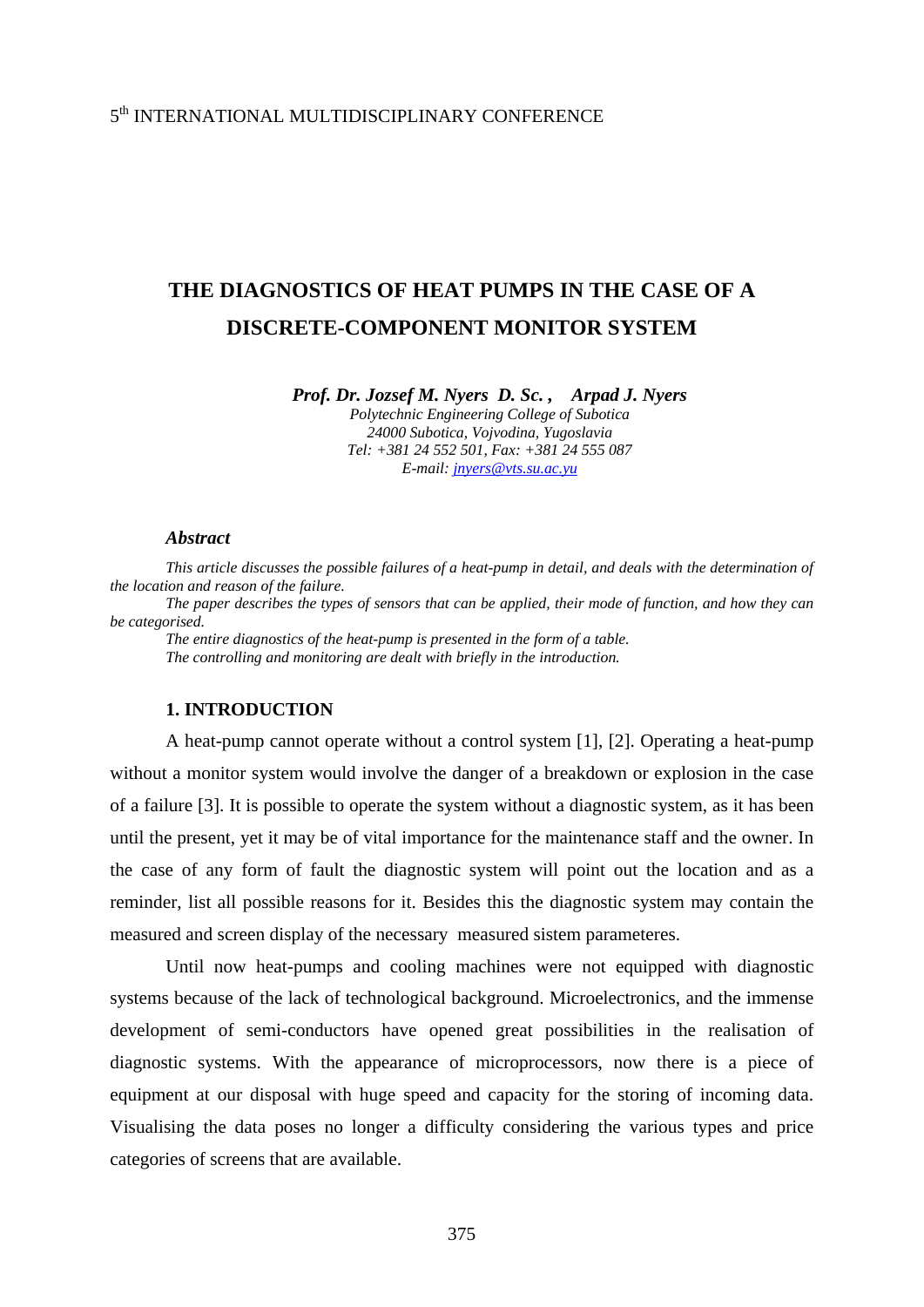## **2. CONTROL SYSTEM**

 There are two methods of controlling the heat-pump [2]. One is the traditional discrete, discontinual controlling system. (This system is made up of traditional, well-known components). The other method is a newly devised, continual control strategy based on semiconducting technology.

## **2.1. Discontinual Controlling**

 The discontinual controlling system is made up of discrete components. These are independent units into which there are microswitches installed run by sensors. Besides this the components are equipped with a set point input mechanism. The installed sensor monitors the changes in the system parameters and depending on the set point, re-sets the microswitch into one or the other position. Through this the electric control circuit is either closed, or the system is shut down. The changes of the microswitch can be used as signals in diagnostics.

 Discontinual controlling of the heat-pumps can be direct or indirect. In both cases the controlling is done by a room thermostat, based on the measured room temperature and the given set point.

In **direct controlling** there is one controllor, which is the room thermostat. The thermostat disconnects the current in the electric control circuit, thus the contactores stop the electric energy supply in the electromotors, and the system stops.

In **indirect controlling** there are two control circuits, positioned in cascade form. In the primary control circuit the room thermostat switches the solenoid valve (installed in the cooling circuit) on and off. In the secondary control circuit a low-pressure pressostat monitors the pressure in the suction pipe of the compressor. In the case of decreasing pressure the pressostat will shut down the system once the set point is reached.

## **3. MONITOR SYSTEM**

The same monitoring system can be attached to both control systems [3]. The monitor checks the parameters of the system, and if they differ from the set point, the monitor reacts and brings the system to a standstill. The operation of heat-pumps without a minimal monitor is not permitted, since the failure of some parts of the system can lead to breakage in the compressor or condensator.

**The minimal monitor system** is made up of a high-pressure pressostat, a thermostat equipped with a sensor for surface temperature, and a thriphase thermal overload relay.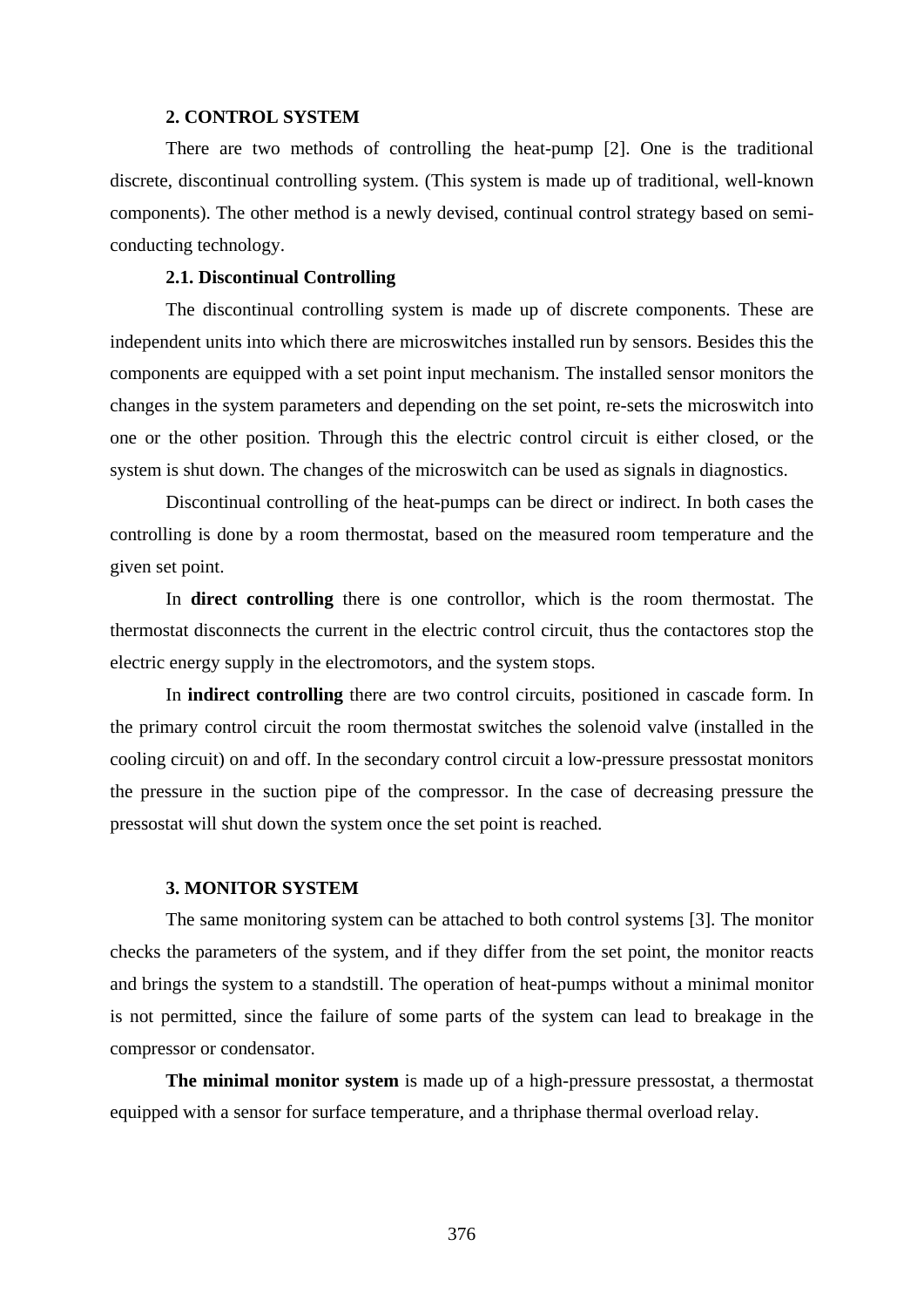-The high-pressure pressostat monitors the pressure in the condensator and the suction pipe of the compressor. If the pressure rises to the set point, the pressostat will stop the system, keeping the compressor from breaking, and the condensator from exploding.

-The thermostat monitors the surface temperature of the evaporator, and brings the system to a halt if the temperature drops to set point.

-The thermal overload relay monitors the electric current input of the electromotor. If the amount of electric current exceeds the set point, the relay will shut down the system.

## **The extended monitor system**,

as described above, can be extended in the following ways:

 - by differential pressostat, which monitors the pressure difference in the lubricating oil in the compressor.

 - by differential thermostat, which monitors the temperature in the inlet and outlet of the filter. If there is a difference in temperature, and it is outside the set point, there is no need to close down the system, but the operator must be alerted that the filter is clogged and has to be replaced.

 - by low-pressure pressostat, which monitors the pressure of the refrigerant in the suction pipe. If the pressure difference sinks below the set point, the operator has to be warned that there is not enough refrigerant flowing through the evaporator.

 - with the installation of another low-pressure pressostat into the suction pipe, it is also possible to monitor the condition of the compressor. If the pressure in the suction pipe rises above the set point, that definitely points towards a fault in the compressor. The pressostat will indicate this rise in pressure.

## **4. DIAGNOSTIC SYSTEM**

#### **4.1. The Purpose**

 The control system and monitor system are vital to the operation of the heat-pump. A supplement to these two necessary systems is the diagnostic system. It provides both the user and maintainer with useful information. The diagnostic system monitors the operationing condition of the heat-pump and displays the location and reason of the fault.

# **4.2. The Structure**

Structurally, diagnostics is based on the monitoring system, they share the sensors monitoring the operating condition of the heat-pump, like the pressostats, thermostats, thermal overload relay.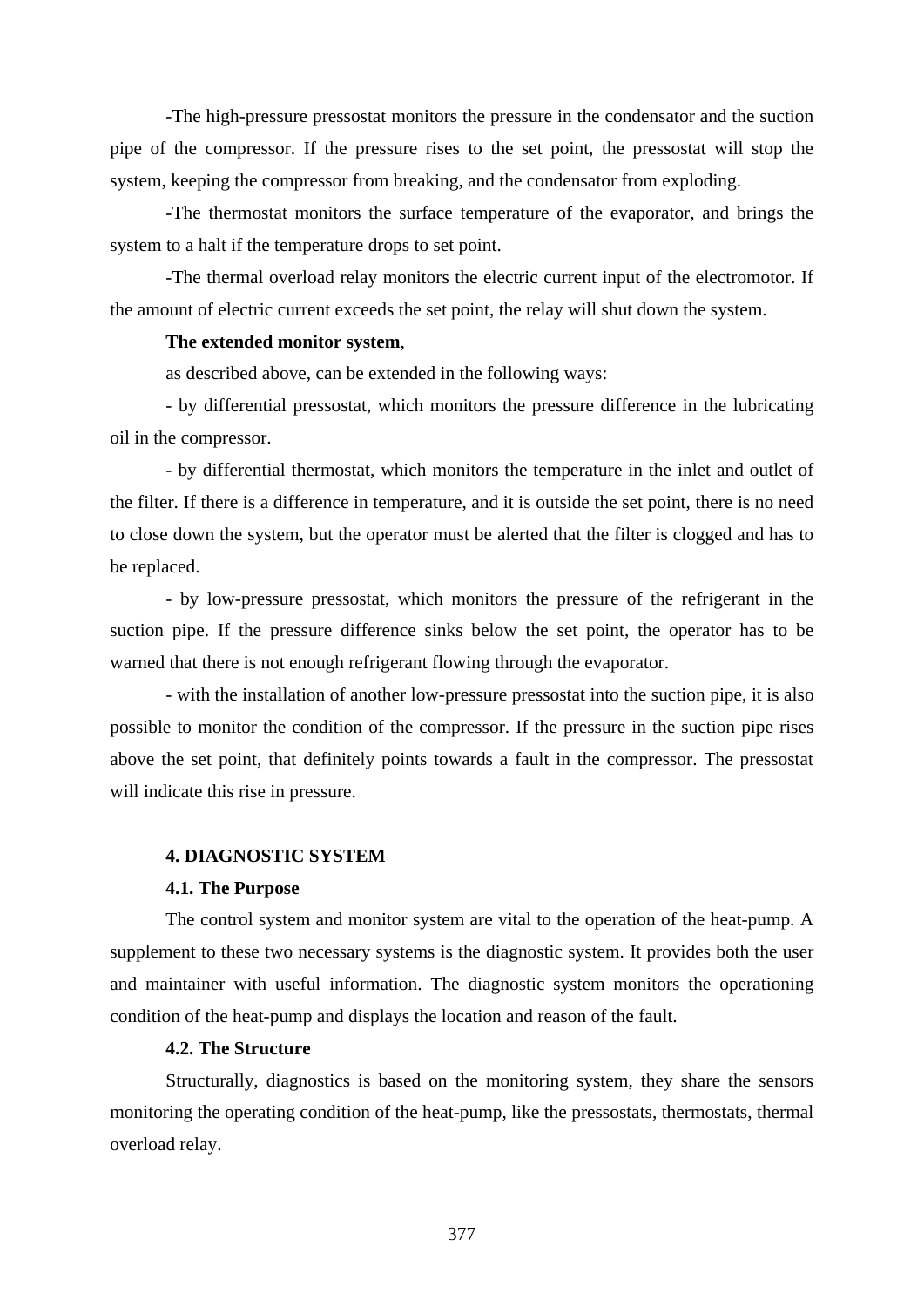According to present-day technology, these microswitch-equipped sensors can be replaced by semi-conducting sensors. In this case signalling takes the form of microcurrent, and a microprocessor can be used for signal procession.

 The sensor equipped with traditional microswitches operates on network voltage, therefore the display panel of the diagnostic system may also be composed of LED diodes. Naturally, with the appropriate voltage adjustment, these signals can also be fed into the microprocessor for evaluation and establishing of the diagnosis.



**Fig. 1:** Diagnostic system with LED diodes, with microswitch sensors



**Fig. 2:** Diagnostic system with microprocessor, with microswitch sensors



**Fig. 3:** Diagnostic system with microprocessor, with semi-conducting sensors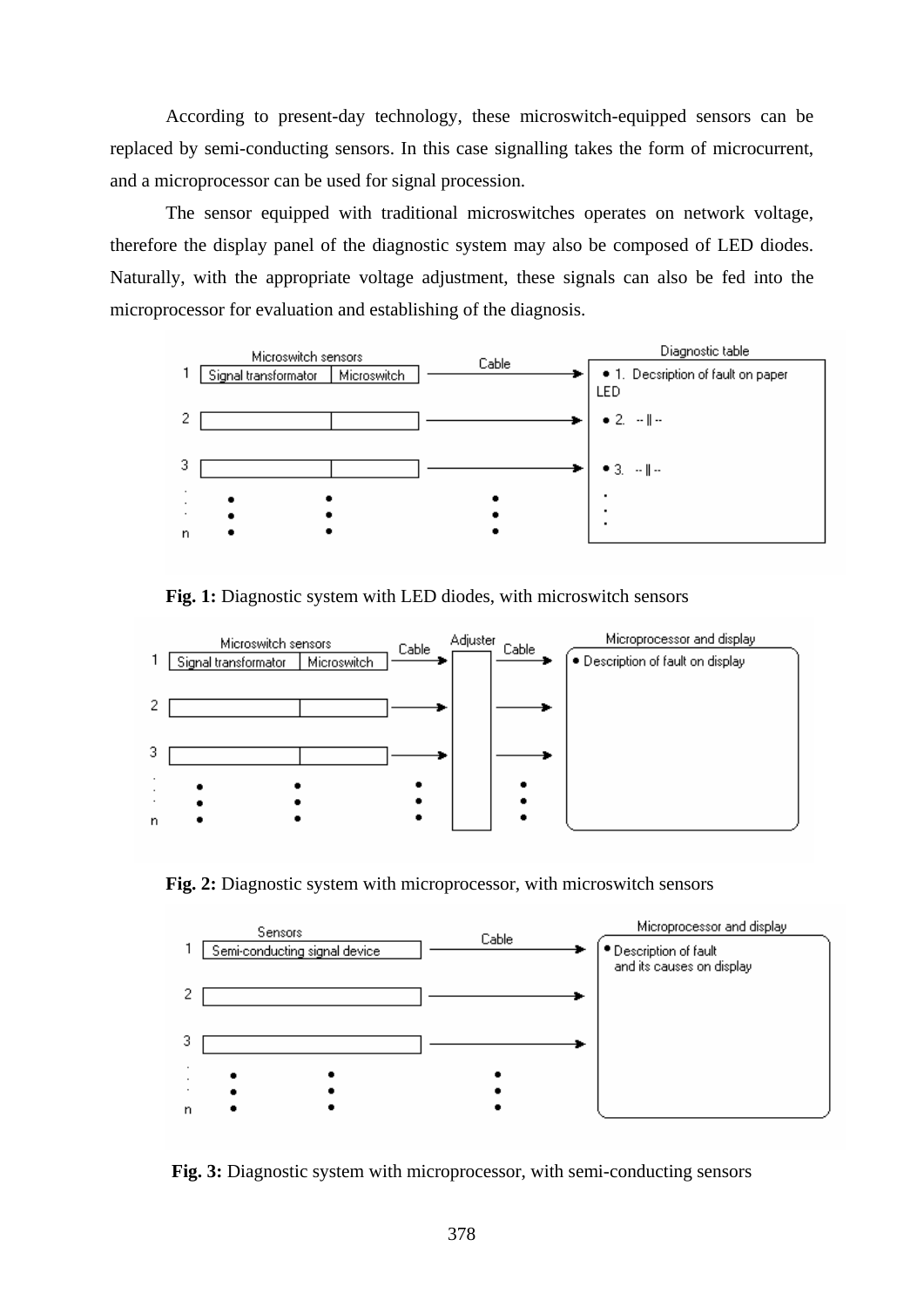## **5. OPERATING PRINCIPLE OF THE SENSORS**

 Theoretically the operating principle of the microswitch sensor is collective, in every case some sort of mechanical switch disconnects the control circuit. With semi-conducting sensors, the sensor changes its electric characteristics based on other mechanical influences, which are changes in pressure, light intensity or temperature. The logic of the diagnostic system will sense these electric signal changes, and indicate a fault.





## **6. OPERATING PRINCIPLE OF THE DIAGNOSTIC SYSTEM**

Every monitoring sensor is also a part of the diagnostic system, and besides these the diagnostic system has individual sensors, as well.

The underlying principle of operation in the diagnostic system of signals is that the sensors allow free passage to electric signals if the heat-pump operates within normal functioning parameters.

In the case of any irregularities, the given sensor disrupts the electric circuit, so a change in voltage occurs. Due to this change in voltage the LED diode connected to this sensor indicates, and refers to the content of the fault described below it.

The fault indication can be displayed on paper or on screen.

 If the sensors are connected in series, and two irregularities arise simultaneously in the same loop of sensors, then first the fault is indicated by the one sensor sensing the change in voltage, then the next one will indicate it. Each sensor is separately connected with a LED diode or a microprocessor inlet.

 With a thorough knowledge of the system, one can describe the system of irregularities, their causes, and the mode of correction. This is the essence of the diagnostic system.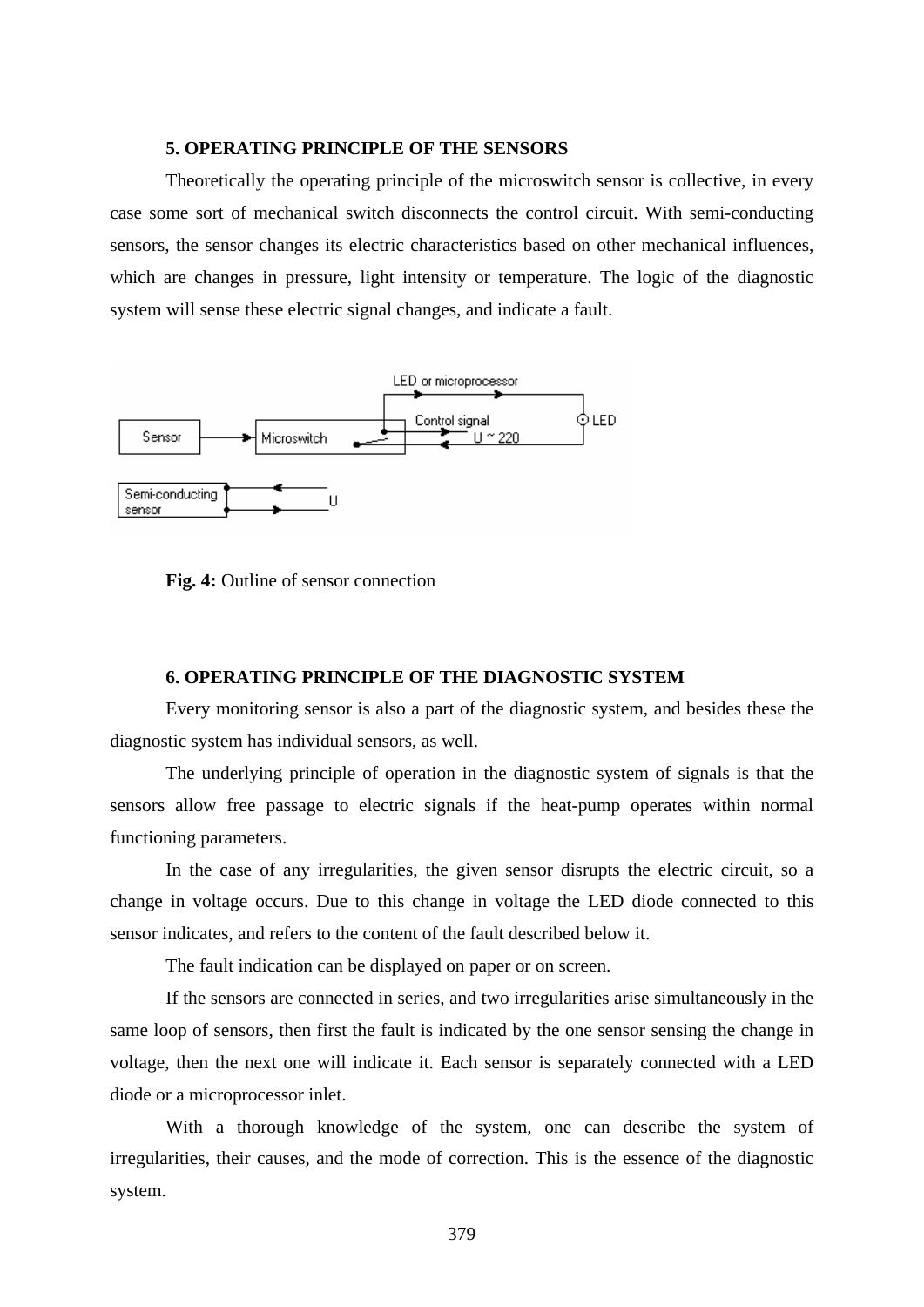# **7. THE ALGORITHM OF DIAGNOSTICS**

 The algorithm of diagnostics contains the sum of all detectable faults and irregularities arising during operation. Unfortunately, diagnostics is not always obvious, as different malfunctions or faults are indicated by the same parameter changes, and sensed by the same sensors. This explains why in the algorithm of diagnostics there will be several causes displayed alongside an indicated fault.

| <b>Sensor indicating</b><br>fault        | <b>Change</b> in<br>condition                                       | <b>Reason for fault</b>                                                                | Cause                                                                                                                                                                                                                                               |
|------------------------------------------|---------------------------------------------------------------------|----------------------------------------------------------------------------------------|-----------------------------------------------------------------------------------------------------------------------------------------------------------------------------------------------------------------------------------------------------|
| <b>High-pressure</b><br>pressostat       | 1. Too high<br>pressure in the<br>condensator                       | 1.1. Not enough heat extraction                                                        | 1.1.1. Centrifugal pump fails<br>1.1.2. Centrifugal pump<br>rotates slower<br>1.1.3. Clogging in the pipe<br>system<br>1.1.4. Air-plug in the pipe<br>system                                                                                        |
|                                          |                                                                     | 1.2. Too much refrigerant in the<br>condensator                                        | 1.2. Heat-pump overfilled<br>with refrigerant                                                                                                                                                                                                       |
|                                          |                                                                     | 1.3. Air got into the refrigerant                                                      | 1.3.1. Heat-pump was not<br>vacuumed properly<br>1.3.2. Air got into the system<br>when it was being filled up                                                                                                                                      |
|                                          |                                                                     | 1.4. After compression the<br>steam of the refrigerant was<br>overheated               | 1.4. Thermo-expansion valve<br>was not properly set                                                                                                                                                                                                 |
|                                          | 2. Too high<br>pressure in the<br>out let pipe of<br>the compressor | 2.1. Too small surface of<br>condensator.<br>2.2. Steam cannot leave the<br>compressor | 2.1. Mistake of design<br>2.2. Manual valve on<br>compressor that someone<br>forgot to open                                                                                                                                                         |
|                                          |                                                                     |                                                                                        |                                                                                                                                                                                                                                                     |
| <b>Thermostat with</b><br>surface sensor | Surface<br>temperature of<br>evaporator is too<br>low               | 1. Not enough heat input                                                               | 1.1. Centrifugal pump fails<br>1.2. Flow rate of centrifugal<br>pump decreases<br>1.3. Clogging in the pipe<br>system<br>1.4. Clogging in the<br>evaporator<br>1.5. Capacity of well<br>decreases<br>1.6. Bottom valve allows<br>water to flow back |
|                                          |                                                                     | 2. Too small surface of<br>evaporator                                                  | 2. Mistake of design                                                                                                                                                                                                                                |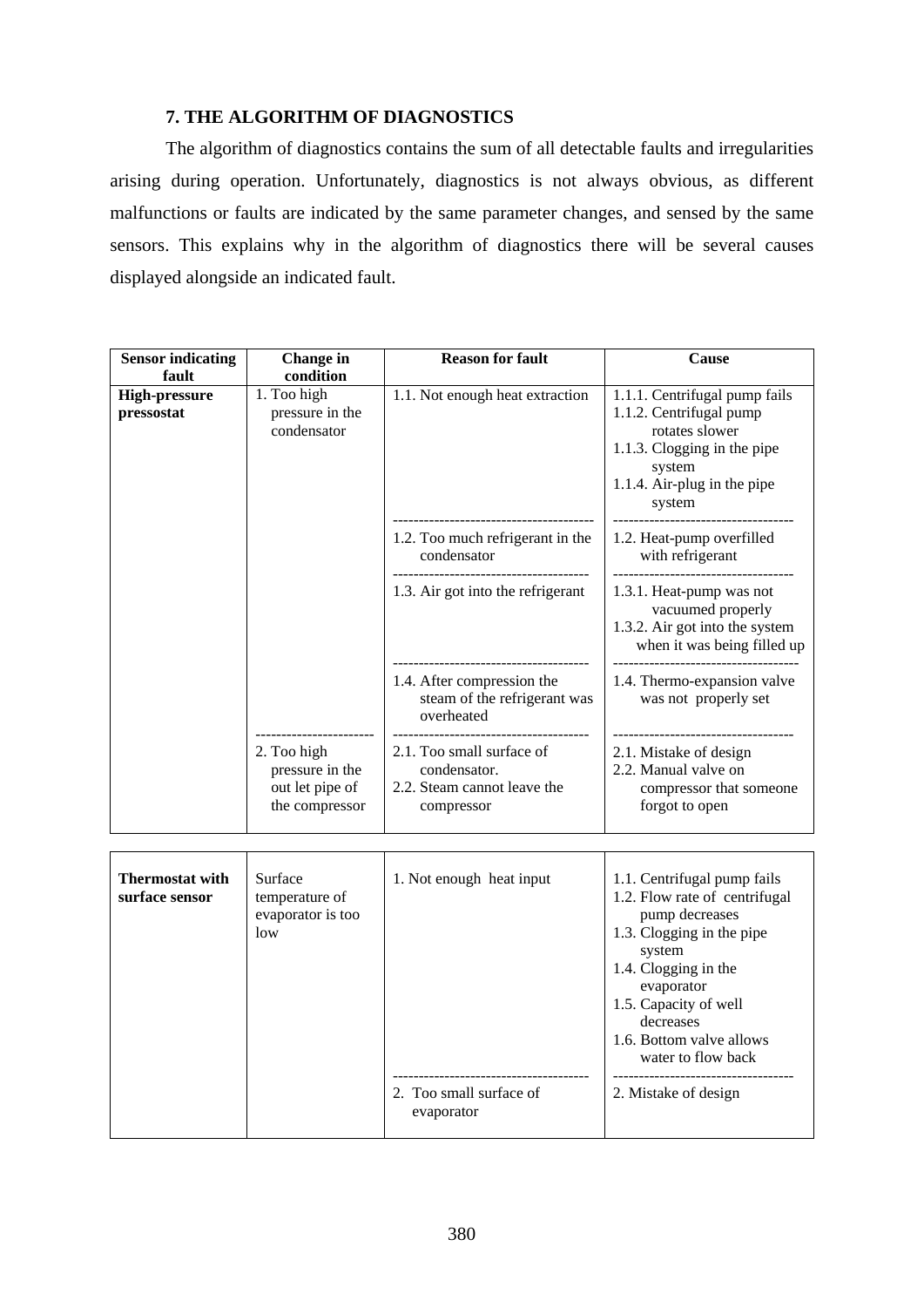| thermal overload<br>relay | There is overflow<br>in one or more<br>phases of the<br>electromotor | 1. A phase is out                                                            | 1.1. A fuse blew<br>1.2. Distributor's fault                                                                                                                                                                             |
|---------------------------|----------------------------------------------------------------------|------------------------------------------------------------------------------|--------------------------------------------------------------------------------------------------------------------------------------------------------------------------------------------------------------------------|
|                           |                                                                      | 2. Voltage of a phase drops                                                  | 2.1. Distributor's fault                                                                                                                                                                                                 |
|                           |                                                                      | 3. Short circuit in the winding<br>worn out                                  | 3.1. Poor quality electric<br>insulated winding<br>3.2. Lubricating oil in<br>compressor is acidated, the<br>insulation has been corroded<br>3.3. Electromotor of<br>compressor is not cooled<br>properly. Insulation is |
|                           |                                                                      | 4. Mechanical jamming in the<br>compressor,<br>electromotor<br>and the pumps | 4.1. Breakage in the<br>compressor<br>4.2. No oiling in the<br>compressor<br>4.3. Dirt in the centrifugal<br>pump                                                                                                        |

| <b>Differential</b> | Difference         | in Resistance<br>filter<br>of                          | has Filter is clogged by dirt in the |  |
|---------------------|--------------------|--------------------------------------------------------|--------------------------------------|--|
| thermostat          | temperature        | increased, so pressure                                 | has filter. Filter needs to be       |  |
|                     |                    | between the two dropped, leading to a decrease changed |                                      |  |
|                     | ends of the filter | in temperature                                         |                                      |  |
|                     |                    |                                                        |                                      |  |

| <b>Differential</b> |                             | Pressure in the out   Lubricating oil does not have   Oil pipes and bearings are |         |
|---------------------|-----------------------------|----------------------------------------------------------------------------------|---------|
| pressostat          | let pipe of the enough flow |                                                                                  | clogged |
|                     | compressor's oil            |                                                                                  |         |
|                     | rises<br>pump<br>too        |                                                                                  |         |
|                     | high                        |                                                                                  |         |
|                     |                             |                                                                                  |         |

| Pressure of<br>Low-pressure<br>refrigerant in the<br>pressostat<br>suction pipe<br>decreases | 1. Resistance of filter has<br>increased<br>2. Not enough refrigerant in the<br>system | 1. Filter is clogged<br>2. Refrigerant has leaked from<br>the heat-pump |
|----------------------------------------------------------------------------------------------|----------------------------------------------------------------------------------------|-------------------------------------------------------------------------|
|----------------------------------------------------------------------------------------------|----------------------------------------------------------------------------------------|-------------------------------------------------------------------------|

| Low-pressure | Pressure in suction | 1. Flow rate of refrigerant from                                                                                                                 | 1. Malfunction of                                                                                      |
|--------------|---------------------|--------------------------------------------------------------------------------------------------------------------------------------------------|--------------------------------------------------------------------------------------------------------|
| pressostat   | pipe rises too high | the evaporator has decreased                                                                                                                     | compressor                                                                                             |
|              |                     | 2. Amount of refrigerant fed<br>into the evaporator is too high<br>3. Temperature or amount of<br>water flowing into the<br>evaporator has risen | 2. Thermo-expansion valve<br>too open<br>3. Delivery and water<br>temperature of well has<br>increased |